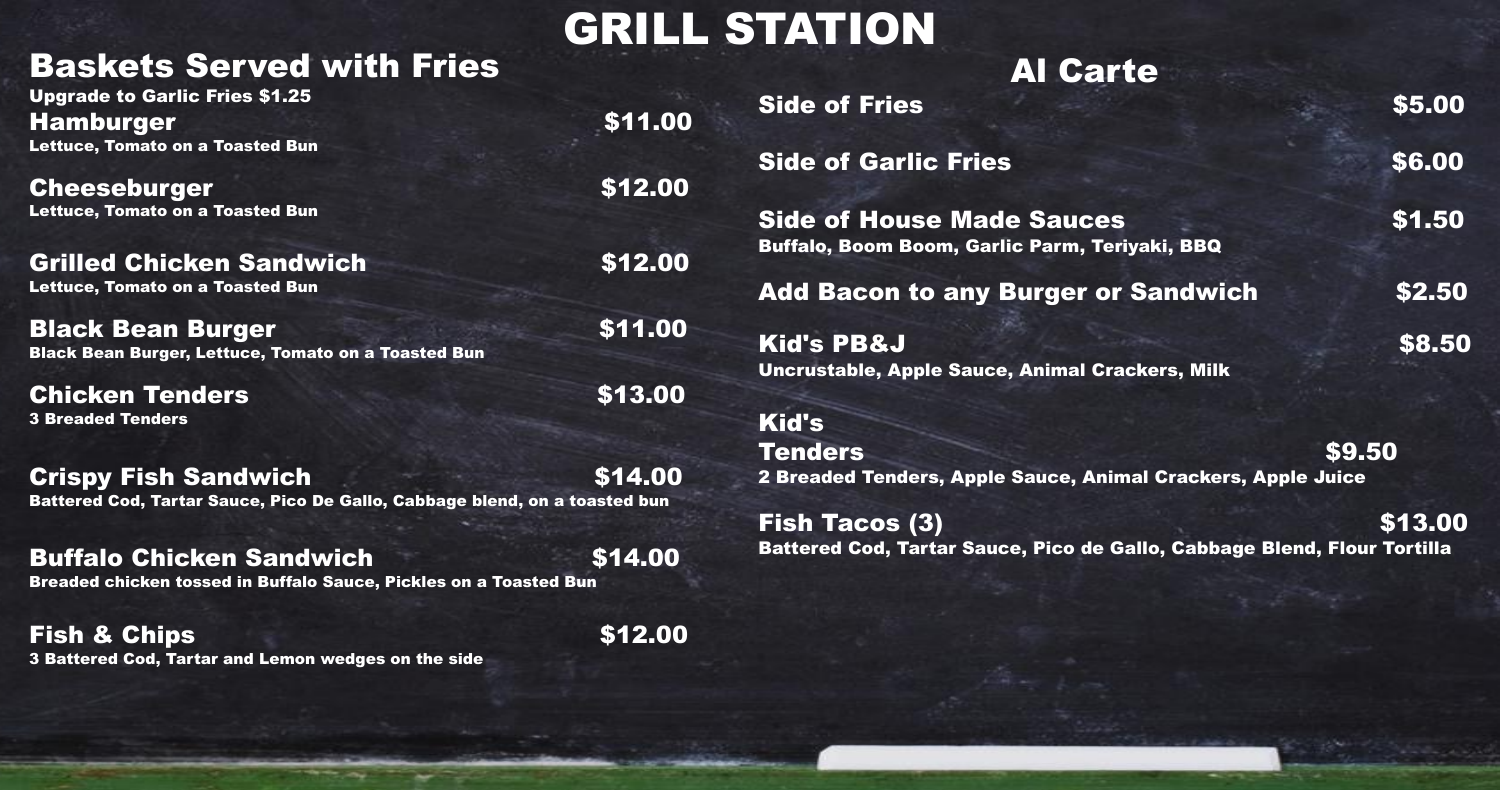### Pizza Station

CHEESE PIZZA \$10.00 Cheese Blend, Pizza Sauce

PEPPERONI PIZZA \$11.00 Pepperoni, Cheese Blend, Pizza Sauce

SAUSAGE PIZZA \$11.00 Sausage Crumbles, Pepperoni, Cheese Blend, Pizza Sauce

MARGHERITA PIZZA \$12.00 Sliced Cherry Tomatoes, Cheese Blend, Fresh Basil, Pesto Sauce

MUSHROOM & ARTICHOKE \$12.00 Mushrooms, Artichokes, Black Olives, Cheese Blend, Alfredo Sauce

SEASONAL VEGGIE PIZZA \$12.00 Mixed Peppers & Onions, Sliced Cherry Tomatoes, Cheese Blend, Pizza Sauce

GARLIC ROLLS \$5.00 2 Knotted Rolls tossed in Garlic served with Marinara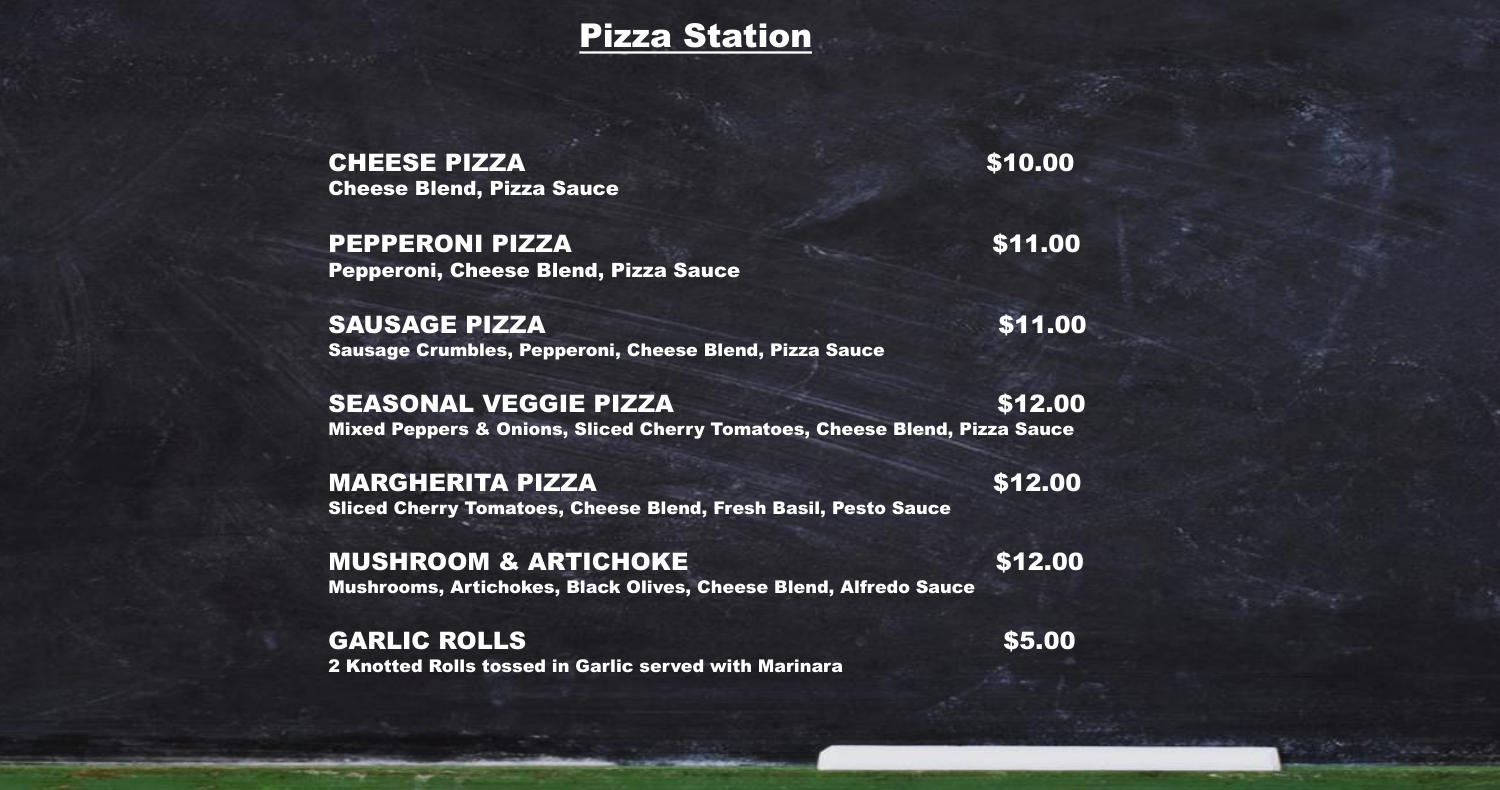## DELI STATION

## SANDWICHES/WRAPS- ALL SERVED WITH **THE KIMMEL- A GUEST CREATED SANDWICH \$13.00**

PEPPERONI, SALAMI, SMOKED GOUDA, RED PEPPER AIOLI, FRESH BASIL, LETTUCE, TOMATO (

### **THE ITALIAN**

BACON, TURKEY, CHIPOTLE MAYO, PEPPER JACK CHEESE, AVOCADO SPREAD, LETTUCE, TOMAT **CALIFORNIA BLT \$12.00**

BACON, GARLIC AIOLI, PROVOLONE CHEESE, AVOCADO SPREAD, LETTUCE, TOMATO ON WHITE BREAD

### **SMOKED TURKEY WRAP**

PEPPERONI, SALAMI, ITALIAN DRESSING, PROVOLONE, LETTUCE TOMATO ON A HOAGIE ROLL

### **SOUTHWEST BLT**

SMOKED TURKEY, PROVOLONE CHEESE, RED PEPPER HUMMUS, LETTUCE, TOMATO IN A SEAS **CHICKPEA FRESH WRAP \$11.00**

ROASTED CHICKPEAS, FETA CHEESE, HOUSE TZATZIKI SAUCE, LETTUCE, TOMATO IN A SEASON **MAC & CHEESE** 

SHELL PASTA WITH CHEESE SAUCE SOUP OF THE DAY CHEF'S SELECTION

| <b>CHIPS</b>            |         |
|-------------------------|---------|
| <b>DN CIABATTA ROLL</b> | \$13.00 |
|                         | \$12.00 |
|                         | \$12.00 |
| TO ON WHITE BREAD       | \$12.00 |
| <b>E BREAD</b>          |         |
| <b>ONED WRAP</b>        | \$12.00 |
|                         | \$11.00 |
| <b>ED WRAP</b>          | \$5.50  |
|                         | \$5.00  |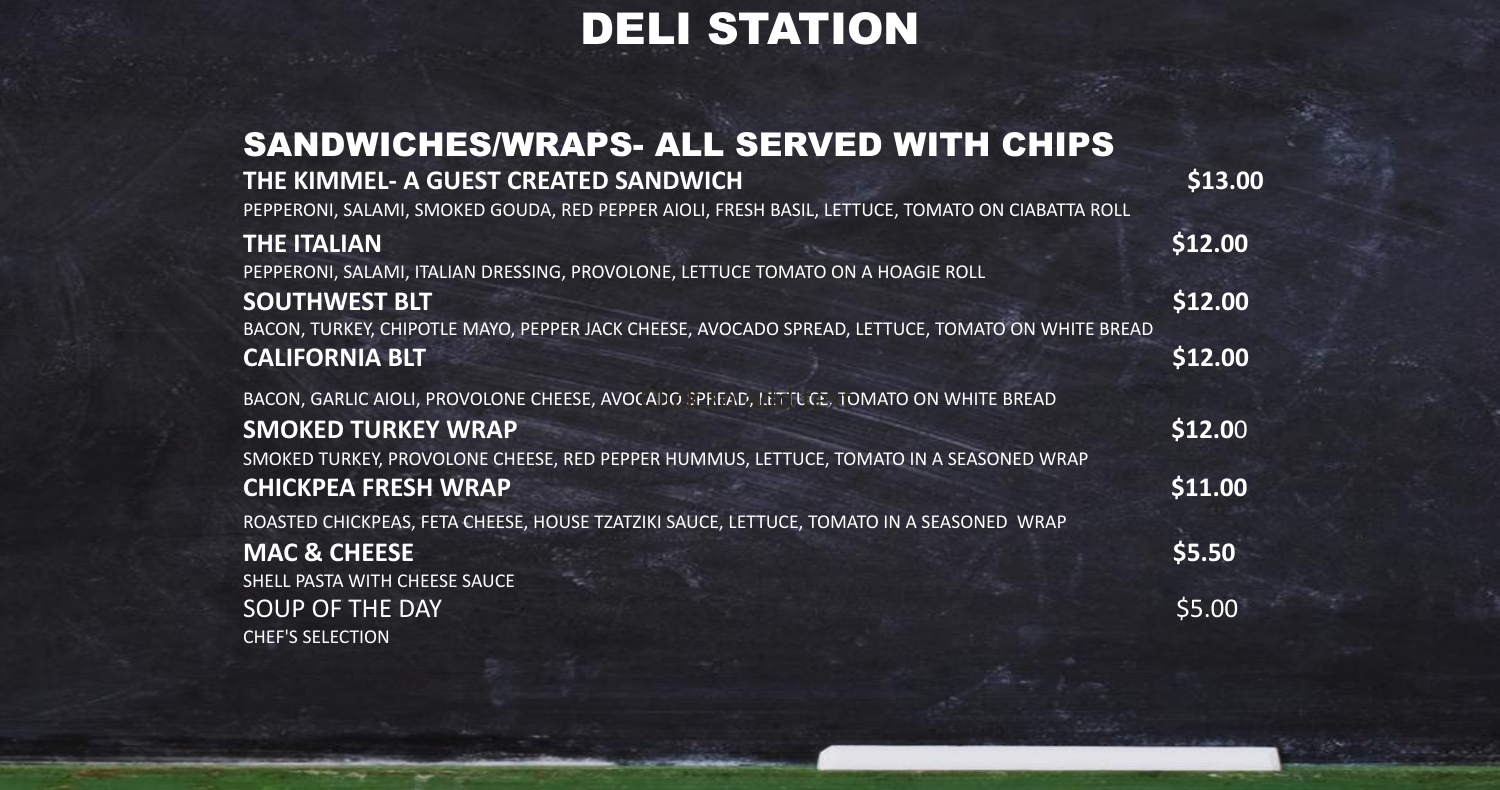# DELI STATION

### **SOUTH-WEST CHICKEN SALAD** \$13.00

ROMAINE, GRILLED CHICKEN, CORN, BLACK BEANS, CHEESE BLEND, TORTILLA STRIPS, CHIPOTLE RANCH DRESSING

### **CHICKEN CAESAR SALAD** \$12.00

ROMAINE, GRILLED CHICKEN, CHERRY TOMATOES, PARMESAN CHEESE, CROUTONS, CAESAR DRESSING

### **ITALIAN SALAD \$12.00**

ROMAINE, PEPPERONI, OLIVES, PARMESAN CHEESE, CROUTONS, BALSAMIC DRESSING

### **GARDEN SALAD** \$11.00

ROMAINE, ROASTED CARROT, RED ONION, GARBANZO BEANS, CHERRY TOMATOES, HONEY VINAIGRETTE DRESSING

### **COUS COUS POWER SALAD** \$12.00

ARUGULA, COUS COUS, DICED CHICKEN, GOAT CHEESE, SUNFLOWER SEEDS, HONEY MUSTARD DRESSING